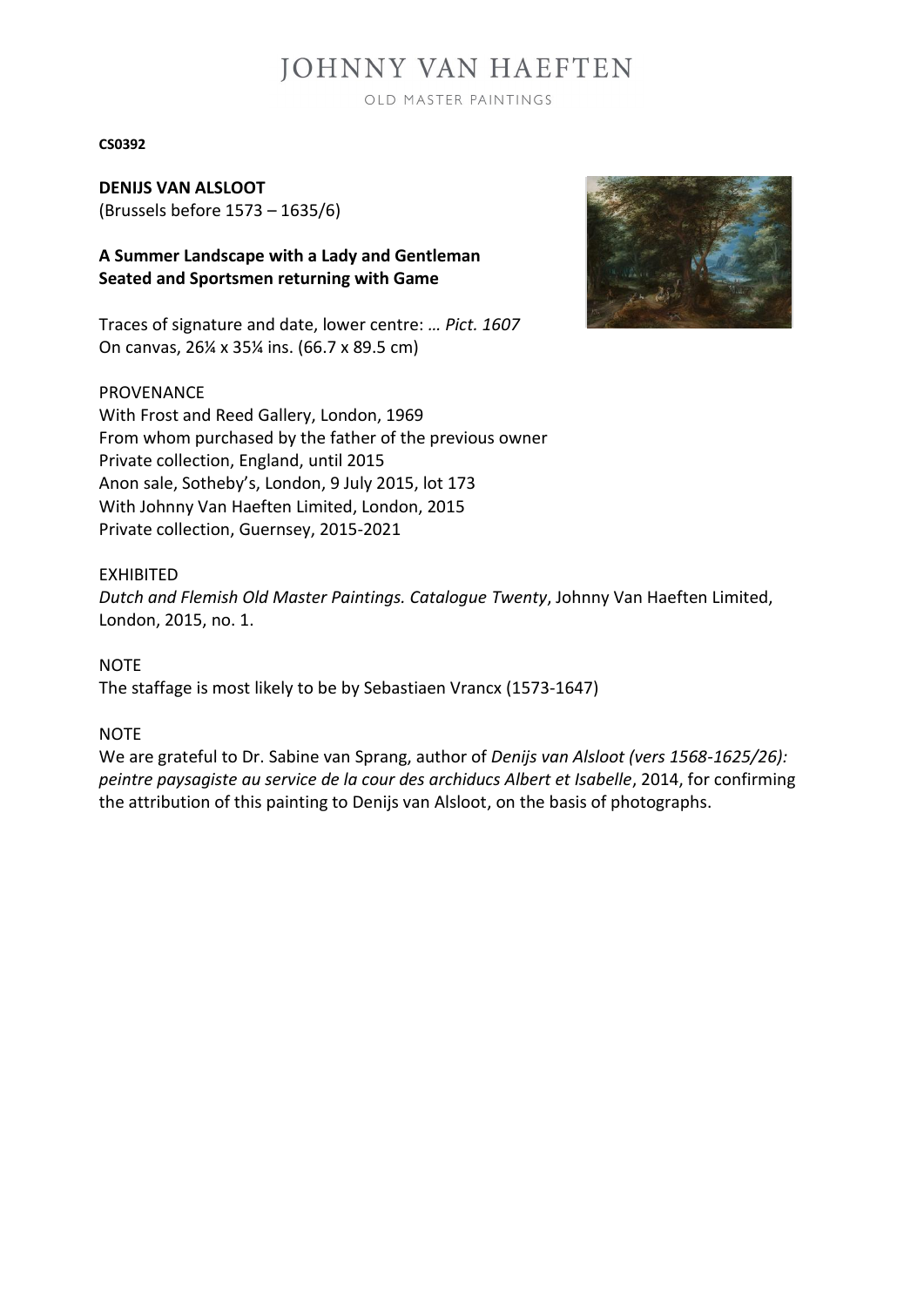Despite a successful career as court painter to the Archdukes Albert and Isabella in Brussels , surprisingly little is known about Denijs van Alsloot. The son of a tapestry worker of the same name, he was probably born in Brussels around 1568. He is mentioned for the first time as a master in the Brussels guild of painters in 1599, when he began taking on apprentices. Around the same time, he entered the service of the archducal couple. In his early career, van Alsloot probably worked in the same industry as his father, producing designs and cartoons for tapestry weavers. His activities as a painter, however, seem only to begin around 1606. Thereafter, dated examples of his work are known until 1621. He frequently signed his work with his name followed by an abbreviation of his official title as court painter – *Serenissorum Archiducum Pictor.* Probably owing to his short career, his painted oeuvre is relatively small.

Van Alsloot specialised in forest landscapes, both summer and winter views. Some are purely fanciful, while others are representations of identifiable places, including views of the abbey of Groenendael and the royal estates at Mariemont and Tervuren, in the Forêt de Soignes, near Brussels. His landscapes are often provided with figures by other specialists. At the beginning of his career he seems to have worked with Sebastiaen Vrancx (1573-1647), whose distinctive figure style is recognisable here, but later the Brussels history painter Hendrik de Clerck (*c*. 1570?-1630) took over as his principal collaborator, providing biblical or mythological scenes in his landscapes. In addition to landscapes, van Alsloot was commissioned by his royal patrons to execute a series of paintings commemorating the *Ommegang* procession held in Brussels on 31 May 1615. Besides the patronage of the archducal couple, van Alsloot's position at court would have given him access to an exclusive circle of courtiers, government officials and advisors, from which he probably drew the majority of his clients. His connections at court no doubt also brought him into contact with visiting foreign princes and diplomats. The fact that two of his paintings are listed in the 1632 inventory of the pictures belonging to the Dutch Stadholder Frederik Hendrik, Prince of Orange, and his wife Amalia van Solms, and two others were in the famous collection of the Marqués de Leganés<sup>i</sup>, an ambassador of the Spanish court in Brussels, suggests that he enjoyed something of an international reputation.

This fine example of van Alsloot's art depicts an imaginary scene set in a heavily wooded landscape. In the centre is a stand of tall trees, whose branches rise to the top of the canvas, dividing the composition into two halves. Seated on the ground beneath the majestic canopy of leaves are two elegantly dressed young lovers, who are enjoying a tryst in the seclusion of the forest: the gentleman's horse, peering out from behind a tree, looks us straight in the eye. To the left, penetrating deeply into the woods is a meandering track along which several hunters and their dogs are approaching. To the right, a vista opens up between the trees, offering a panoramic view of a mountainous river valley that recedes far into the distance. The middle ground is occupied by a wooden bridge, across which strolls a couple out for a country walk. Especially evocative are the vivid details of flora and fauna that enliven the rich green, bosky interior and the shafts of sunlight that penetrate the leaf cover, illuminating winding paths and openings between the trees.

This important landscape of 1607, which has only come to light recently, may be counted among the earliest known paintings of Denijs van Alsloot. There is a painting of *A Forest*  Landscape with a View of the Priory of Rouge-Cloître<sup>ii</sup>, executed on a copper panel bearing the mark of the panel-maker Pieter Stas and the date 1605, which may predate it by a year, and a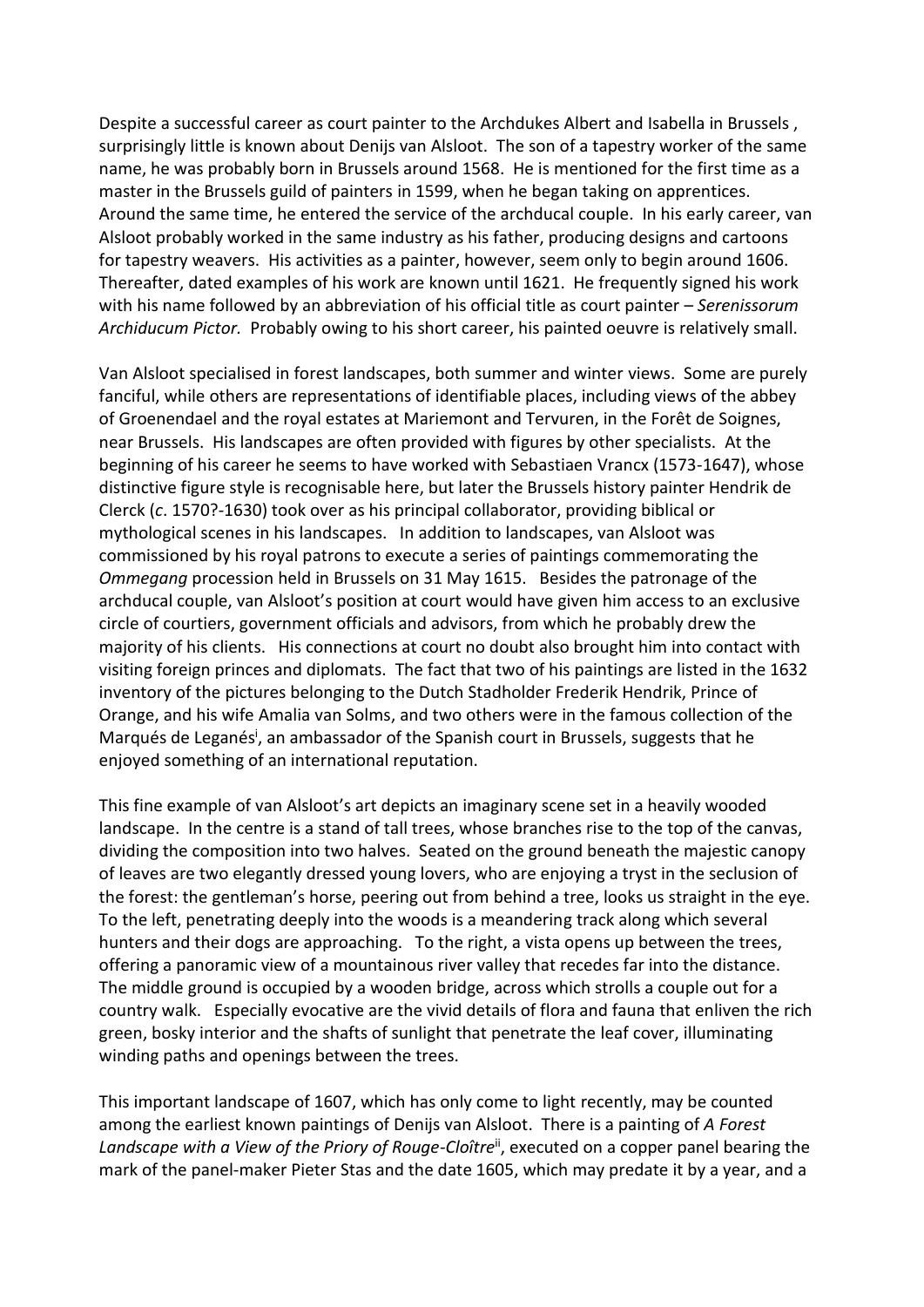small group of dated drawings and paintings from 1608<sup>iii</sup>. Remarkably, with such a highly accomplished work as this, van Alsloot emerges from obscurity as a fully fledged master, completely in control of his means. Already evident here are all the hallmarks that we associate with his style. Especially characteristic is the compositional scheme, with its juxtaposition of a close-up view of a forest interior on one side, with a panoramic vista on the other. This dual feature of deep vistas to left and right, together with the use of aerial perspective in successive planes of colour - brown, green and blue - lends the composition a sense of great depth. Also typical of van Asloot are the graceful, sinuous trunks that rise to the top of the composition, and the decorative pattern of interlacing foliage streaked with sunlight and shadow.

The forest interiors of Denijs van Alsloot belong to a long tradition in Flemish painting, the roots of which may be found in the mid-sixteenth-century landscape drawings, paintings and prints of Peter Bruegel the Elder. The genre was further developed in the later sixteenth century by such Flemish-born artists as Hans Bol, Gillis van Coninxloo, Jacob Savery, Lucas van Valckenborch, David Vinckboons and others, working in various different artistic centres. A key figure in this development, and one who was without doubt an important source of inspiration for van Alsloot, was Bruegel's younger son Jan Brueghel the Elder, who perfected his close-up views of the forest in the closing years of the century. It is perhaps no coincidence that van Alsloot's easel paintings seem to begin around the time that Brueghel established his own links with the archducal court at Brussels<sup>iv</sup>. Indeed, Brueghel's influence is very evident in this early work by van Alsloot, especially in the detailed and descriptive representation of nature, the subtle distribution of light and shade, and in the intensely blue, distant prospect on the right. Yet certain decorative impulses are also apparent in the lacy foliage and sinuous trunks that no doubt bear witness to the artist's early experience as a designer of tapestries, a field with its own rich tradition. From an early age, he must, for instance, have been familiar with such famous tapestry cycles as those designed by Barent van Orley featuring the hunts of Emperor Maximillian set in woodlands inspired by the Forêt de Soignes.

## **BIOGRAPHY**

Documentary sources provide only sporadic glimpses of Denijs van Alsloot's life. The son of a Brussels tapestry worker of the same name, his birth, probably in Brussels, must have occurred around 1568. The earliest reference to his name is a receipt dated 26 May 1593 for the gilding and decoration of the Garnier family monument in Notre-Dame-du-Sablon in Brussels. The records of the Brussels painters' guild do not mention the date of his admission as a master, but show that he took on three apprentices between 1599 and 1604, the last being Pieter van der Borcht. In 1599 -1600 he entered the service of the Archdukes Albert and Isabella, who entrusted him with many important commissions. In 1603 and 1604 van Alsloot received payments from them for the design and weaving of two pieces of tapestry. The artist apparently did not take up easel painting until after 1606: his earliest dated painting is from 1607. In 1611, he took on another apprentice, Willem de Moye. No paintings dated after 1621 are known. The guild records indicate that Denijs van Alsloot was still alive in January 1625, but in December 1626, two of his works that he had bequeathed to a niece were bought by the Archduchess Isabella.